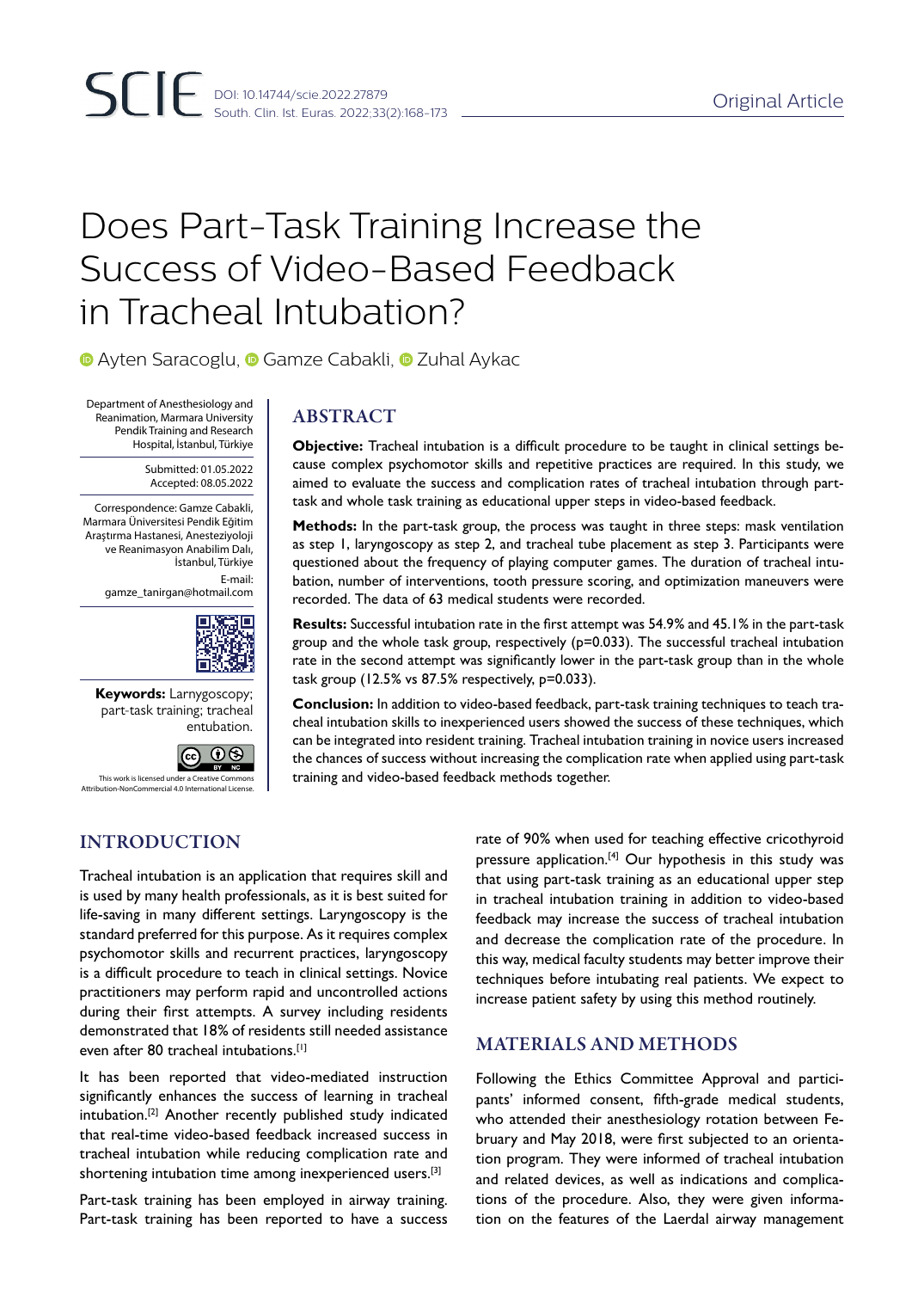mannequin. Thereafter, the participants were divided into two different groups. Randomization was performed using the sealed envelope method. The first group (n=31) received whole-task training and the second group (n=32) received part-task training. In the whole-task training group, tracheal intubation was described from the beginning as a single application. The training of the students in the first group included mask ventilation, laryngoscopy, and tracheal intubation under a single training program. In the part-task group, the tracheal intubation process was taught in three separate stages: the first stage included mask ventilation, the second stage included imaging of the glottis by laryngoscope, and the third stage included imaging of vocal cords and placement of a tracheal tube. Adequate lung inflation was defined as visible inflation of the mannequin's lungs during mask ventilation. Laryngoscopy was considered successful when the whole epiglottis was visualized. Successful tracheal intubation was achieved when the lungs could be visibly ventilated after successfully passing through the vocal cords. Each of these wholetask and part-task training sessions was recorded with a video camera and the participants were given educational video-based feedback at the end of the training. Once all training was completed, the participants were able to make enough practice with the mannequin to gain selfconfidence. On the following day, the time for intubation was started when the participant took the laryngoscope in the hand and ended when the lungs were observed to be adequately ventilated. The number of attempts, complication incidence, success rate, and need for optimization maneuver were recorded. Statistical comparison was made between the results of the students who completed their training with whole-task training plus video-based feedback versus part-task training plus video-based feedback. It was also recorded if the participants had the habit of playing video games and the duration of that habit.

The following parameters were evaluated in video-based feedback:

- 1. Scale of mask ventilation,
- 2. Ability to hold the laryngoscope in the midline during laryngoscopy, displace the tongue to the left side, visualize the epiglottis, and visualize and successfully pass the vocal cords, and need for assistance and optimization maneuver,
- 3. Video loss, pressure on teeth, and need for assistance and optimization maneuver during ventilation,
- 4. Control of the situation and environment, ability to manage and interact with team members, and self-confidence.

According to the grading of dental pressure, Grade 0  $=$  none, Grade  $1 =$  mild pressure, Grade  $2 =$  moderate pressure, and Grade  $3 =$  severe pressure.<sup>[5]</sup> The need for optimization maneuver was assessed according to the following criteria: Maneuver  $1 =$  head extension, Maneuver  $2$  = tracheal tube rotation, Maneuver  $3$  = assistance, and Maneuver 4 = external laryngeal pressure. Participants'

mask ventilation skills were evaluated according to the mask ventilation classification and description scale based on the following criteria: Grade  $0 =$  ventilation by mask not attempted, Grade  $1 =$  ventilated with mask, Grade 2 = ventilated by mask with oral or nasal airway, Grade 3 = difficult mask ventilation (inadequate, unstable, or requiring two practitioners), and Grade  $4 =$  unable to mask ventilate.<sup>[6]</sup>

#### Statistical analysis

While evaluating the data obtained from the study, we used the IBM SPSS Statistics 24 for statistical analyses. We used the descriptive statistics of mean, standard deviation, median, minimum, maximum, frequency, and ratio. The Kolmogorov–Smirnov test was used to measure the distribution of the variables. Quantitative independent data were analyzed using the Chi-squared test, but when the conditions for the Chi-squared test were not met, we used Fisher's test. For the comparison of the whole-task and part-task groups regarding numerical data, the independent sample t-test was used for normally distributed data and the Mann–Whitney U test was used for nonnormally distributed data. We used the Chi-squared test for the analysis of discrete variables and the one-way ANOVA plus correlation test for comparison of more than two groups. The results were evaluated in a 95% confidence interval and with a significant level of p<0.05.

### RESULTS

The data belonging to a total of 63 participants were analyzed. No participant was excluded from the study. The mean age of the participants was 23.8±1.2 years. The time to successful tracheal intubation was 25.4±10.2 s. While 19 participants were not able to perform sufficiently successful mask ventilation, 44 participants were able to perform it at an adequate level. Whereas 23 participants did not require an optimization maneuver, 40 participants needed an optimization maneuver (Table 1).

There was no significant difference between the part-task and whole-task groups regarding age, gender distribution, and rate and duration of video game playing (p>0.05, Table 2). No significant difference was detected between the groups regarding time to tracheal intubation, rate of dental pressure, and rate of optimization maneuver required (p>0.05, Table 2). When the mask ventilation scale scores were compared, the unsuccessful ventilation rate was significantly higher in the whole-task group (46.9%) than in the part-task group (12.9%) (p=0.003, Table 2).

Participants in the part-task group showed a significantly higher rate of successful tracheal intubation than the whole task group in the first attempt, but it was significantly lower in the second attempt (p=0.033) (Table 3).

### DISCUSSION

This prospective randomized study revealed that part-task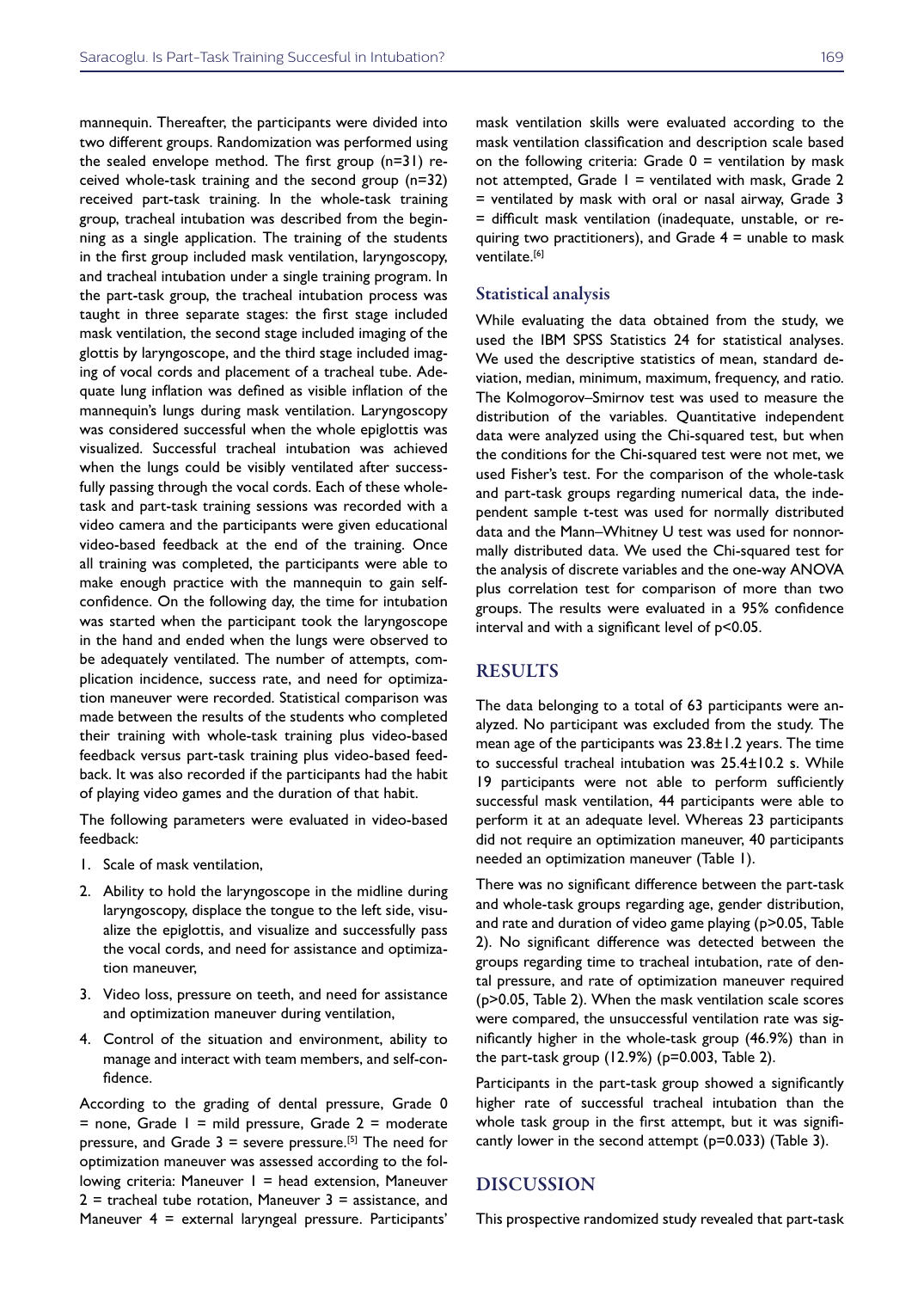|                              | Minimum-Maximum | Median | Mean±Standard deviation | n (%)     |
|------------------------------|-----------------|--------|-------------------------|-----------|
| Age (years)                  | $21.0 - 30.0$   | 24.0   | $23.8 \pm 1.2$          |           |
| Gender                       |                 |        |                         |           |
| Female                       |                 |        |                         | 27(42.9)  |
| Male                         |                 |        |                         | 36(57.1)  |
| Playing computer games       |                 |        |                         |           |
| $(-)$                        |                 |        |                         | 48 (76.2) |
| $(+)$                        |                 |        |                         | 15(23.8)  |
| Duration of playing (h)      | 156-36 400      | 1040   | 4474±9217               |           |
| Tracheal intubation time (s) | $10.1 - 65.0$   | 22.0   | $25.4 \pm 10.2$         |           |
| Mask ventilation scoring     |                 |        |                         |           |
| $(-)$                        |                 |        |                         | 19(30.2)  |
| $(+)$                        |                 |        |                         | 44 (69.8) |
|                              |                 |        |                         | 42 (66.7) |
| $\mathbf{I}$                 |                 |        |                         | 1(1.6)    |
| III                          |                 |        |                         | 1(1.6)    |
| Number of attendance         |                 |        |                         |           |
| 1                            |                 |        |                         | 50 (79.4) |
| $\overline{2}$               |                 |        |                         | 10(15.9)  |
| 3                            |                 |        |                         | 3(4.8)    |
| Teeth pressure               |                 |        |                         |           |
| $(-)$                        |                 |        |                         | 10(15.9)  |
| $(+)$                        |                 |        |                         |           |
| Grade I                      |                 |        |                         | 17(27.0)  |
| Grade II                     |                 |        |                         | 26(41.3)  |
| Grade III                    |                 |        |                         | 10(15.9)  |
| Maneuver                     |                 |        |                         |           |
| $(-)$                        |                 |        |                         | 23(36.5)  |
| $(+)$                        |                 |        |                         | 40 (63.5) |
| Maneuver I                   |                 |        |                         | 29 (46.0) |
| Maneuver II                  |                 |        |                         | 14(22.2)  |
| Maneuver III                 |                 |        |                         | 29 (46.0) |
| Maneuver IV                  |                 |        |                         | 3(4.8)    |

**Table 1.** Age, gender distribution, computer game play ratios and playing time, duration of tracheal intubation, number of interventions, analysis of adequate mask ventilation skills, and tooth pressure scores of the participants

training plus video-based feedback provided to medical students who did not have tracheal intubation experience before increased the successful intubation rate in the first attempt and improved students' mask ventilation skills without increasing complication rate.

Many teaching methods have been tried to teach medical students the technical skills they can use during their professional life. A study addressing how to teach suture skills to medical students reported that the single instructional session method did not achieve sufficient efficacy.[7] On the other side, students who were subject to three different evaluations during the same period showed a success rate of up to 91.7%. Similarly, the training periods of the groups were equal and the success rates of the students who were trained at three different stages were found to be higher in our study. While experience may improve performance in an activity, repetition alone may not achieve a successful outcome in actions that require technical skill.

[8] In this study, we indicated that training results can be significantly improved when recurrent trainings are added to video-based feedback.

Mulcaster et al.<sup>[9]</sup> and Harrison<sup>[10]</sup> reported that simulation training had to be applied before the clinical experience in tracheal intubation training. This practice is routinely implemented in our clinic. However, in the light of the results of this study, it has been decided to add video-based feedback plus part-task training to our standard simulation training. In a systematic review, Issenberg and colleagues reported that the most important factor determining the efficacy of simulation-based medical education is educational feedback.[11] It is, in this way, aimed to enhance procedural performance. However, it is not always possible to directly transfer mannequin-based training into clinical settings.<sup>[12]</sup> For this reason, the clinical experiences of students should be analyzed at intervals. It is important that the feedback has a permanent effect and that the acquired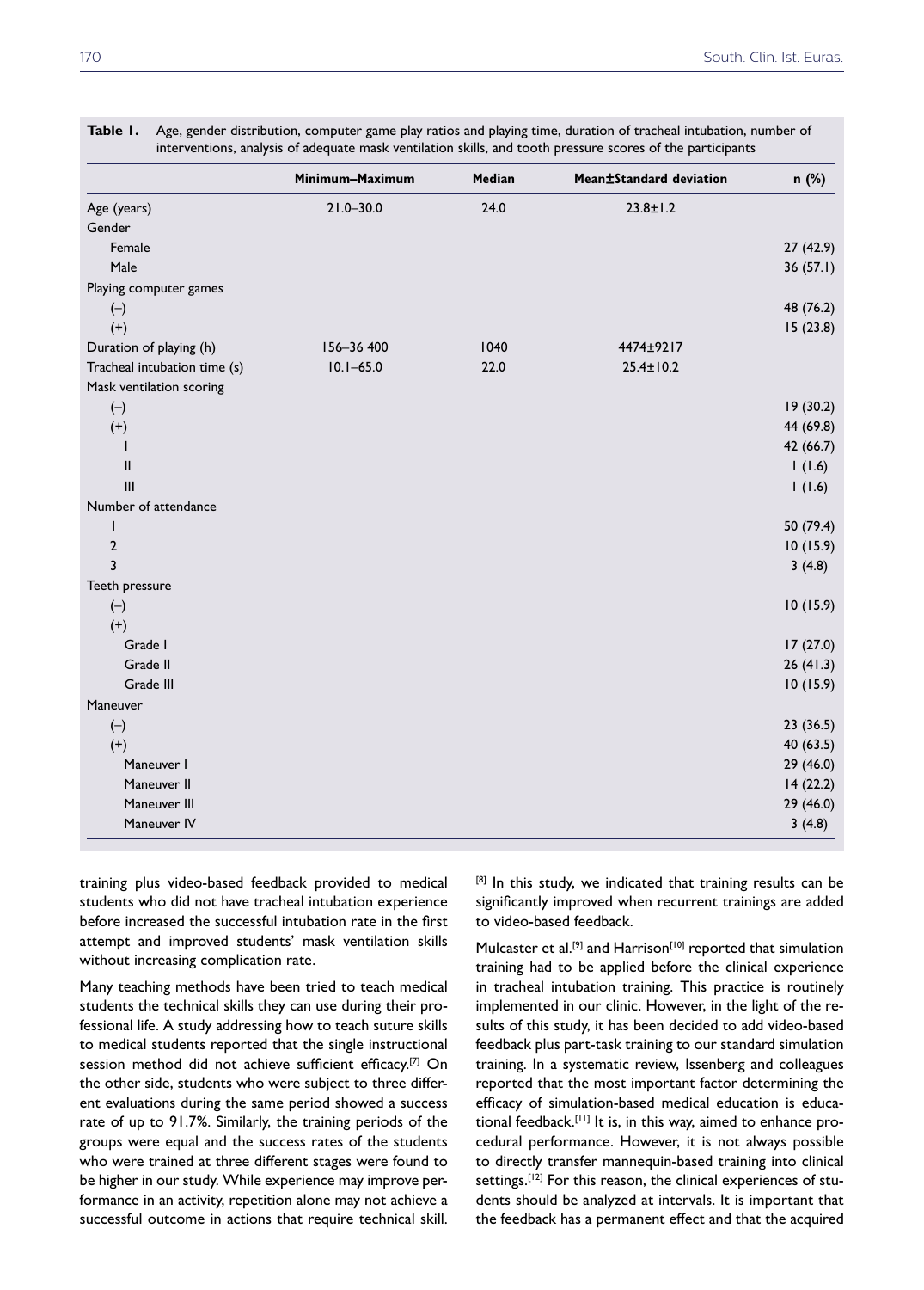|                              | <b>Whole task</b> |          | Part task |                | p         |        |       |          |
|------------------------------|-------------------|----------|-----------|----------------|-----------|--------|-------|----------|
|                              | Mean±SD           | n (%)    | Median    | Mean±SD        | n (%)     | Median |       |          |
| Age (years)                  | $23.8 \pm 1.4$    |          | 24.0      | $23.8 \pm 1.0$ |           | 24.0   | 0.426 | M        |
| Gender                       |                   |          |           |                |           |        |       |          |
| Female                       |                   | 14(43.8) |           |                | 13(41.9)  |        | 0.884 | $\chi^2$ |
| Male                         |                   | 18(56.3) |           |                | 18(58.1)  |        |       |          |
| Playing computer games       |                   |          |           |                |           |        |       |          |
| $(-)$                        |                   | 23(71.9) |           |                | 25 (80.6) |        | 0.414 | $\chi^2$ |
| $(+)$                        |                   | 9(28.1)  |           |                | 6(19.4)   |        |       |          |
| Duration of playing (h)      | 2496±3135         |          | 1040      | 7440±14301     |           | 1040   | 0.722 | M        |
| Tracheal intubation time (s) | $25.5 \pm 11.1$   |          | 21.7      | $25.3 + 9.4$   |           | 22.0   | 0.891 | M        |
| Mask ventilation scoring     |                   |          |           |                |           |        |       |          |
| $(-)$                        |                   | 15(46.9) |           |                | 4(12.9)   |        | 0.003 | $\chi^2$ |
| $(+)$                        |                   | 17(53.1) |           |                | 27(87.1)  |        |       |          |
| L                            |                   | 17(53.1) |           |                | 25 (80.6) |        |       |          |
| Ш                            |                   | 0(0.0)   |           |                | 1(3.2)    |        |       |          |
| III                          |                   | 0(0.0)   |           |                | 1(3.2)    |        |       |          |
| Teeth pressure               |                   |          |           |                |           |        |       |          |
| $(-)$                        |                   | 5(15.6)  |           |                | 5(16.1)   |        | 0.956 | $\chi^2$ |
| $(+)$                        |                   | 27(84.4) |           |                | 28 (90.3) |        |       |          |
| Grade I                      |                   | 10(31.3) |           |                | 7(22.6)   |        |       |          |
| Grade II                     |                   | 12(37.5) |           |                | 14(45.2)  |        |       |          |
| Grade III                    |                   | 5(15.6)  |           |                | 5(16.1)   |        |       |          |
| Maneuver                     |                   |          |           |                |           |        |       |          |
| $(-)$                        |                   | 11(34.4) |           |                | 12(38.7)  |        | 0.721 | $\chi^2$ |
| $(+)$                        |                   | 21(65.6) |           |                | 19(61.3)  |        |       |          |
| Maneuver I                   |                   | 16(50.0) |           |                | 13(41.9)  |        | 0.521 | $\chi^2$ |
| Maneuver II                  |                   | 6(18.8)  |           |                | 8(25.8)   |        | 0.501 | $\chi^2$ |
| Maneuver III                 |                   | 17(53.1) |           |                | 12(38.7)  |        | 0.251 | $\chi^2$ |
| Maneuver IV                  |                   | 0(0.0)   |           |                | 3(9.7)    |        | 0.113 | $\chi^2$ |

**Table 2.** Comparison of groups regarding demographic features, duration of playing computer games, tracheal intubation

M: Mann–Whitney U test.  $\chi^2$ : Chi-squared test (Fischer's test). SD: Standard deviation.

| Table 3.       | Comparison of successful tracheal intubation<br>attempts between groups |                       |                        |        |  |  |
|----------------|-------------------------------------------------------------------------|-----------------------|------------------------|--------|--|--|
|                |                                                                         | Part task<br>$(n=32)$ | Whole task<br>$(n=31)$ | р      |  |  |
|                | Number of attempts, n (%)                                               |                       |                        |        |  |  |
| First attempt  |                                                                         | 28 (54.9)             | 23(45.1)               | 0.033a |  |  |
| Second attempt |                                                                         | 1(12.5)               | 7(87.5)                |        |  |  |
| Third attempt  |                                                                         | 3(75.0)               | (25.0)                 |        |  |  |

<sup>a</sup>Chi-squared test. Values are given as frequency (percentage).

skills are transferred into clinical practice in the long term. [13] For this purpose, the video-based feedback method was applied in this study.

The results of our study showed that part-task training can improve the success rate of not only tracheal intubation but also mask ventilation which is the former step in intubation. Although the percentage of the participants performing insufficient mask ventilation was lower in the

part-task group, the rate of patients easily ventilated with a mask (Grade 1) was higher in the part-task group. Difficult intubation guidelines suggest maintaining oxygenation with mask ventilation.<sup>[14-17]</sup> Our study is a contribution to the training of novice users in this regard. Complication rate, which was the secondary aim of our study, was also analyzed, and no difference was found between the groups. The fact that there was no increase in the rate of complications, such as tooth pressure, in the part-task training group supports that this technique can be easily integrated into the clinic. Besides, no significant difference was found regarding the need for optimization maneuver.

Previous studies have shown that playing computer games increases the success rate in applications that require complex motor skills, such as laparoscopic surgery.<sup>[18]</sup> On the other hand, this issue has been controversial, and there are studies reporting that playing games does not affect the skills related to clinical device use.<sup>[19]</sup> In this study, we investigated how often and how long participants played computer games. However, contrary to previous studies, the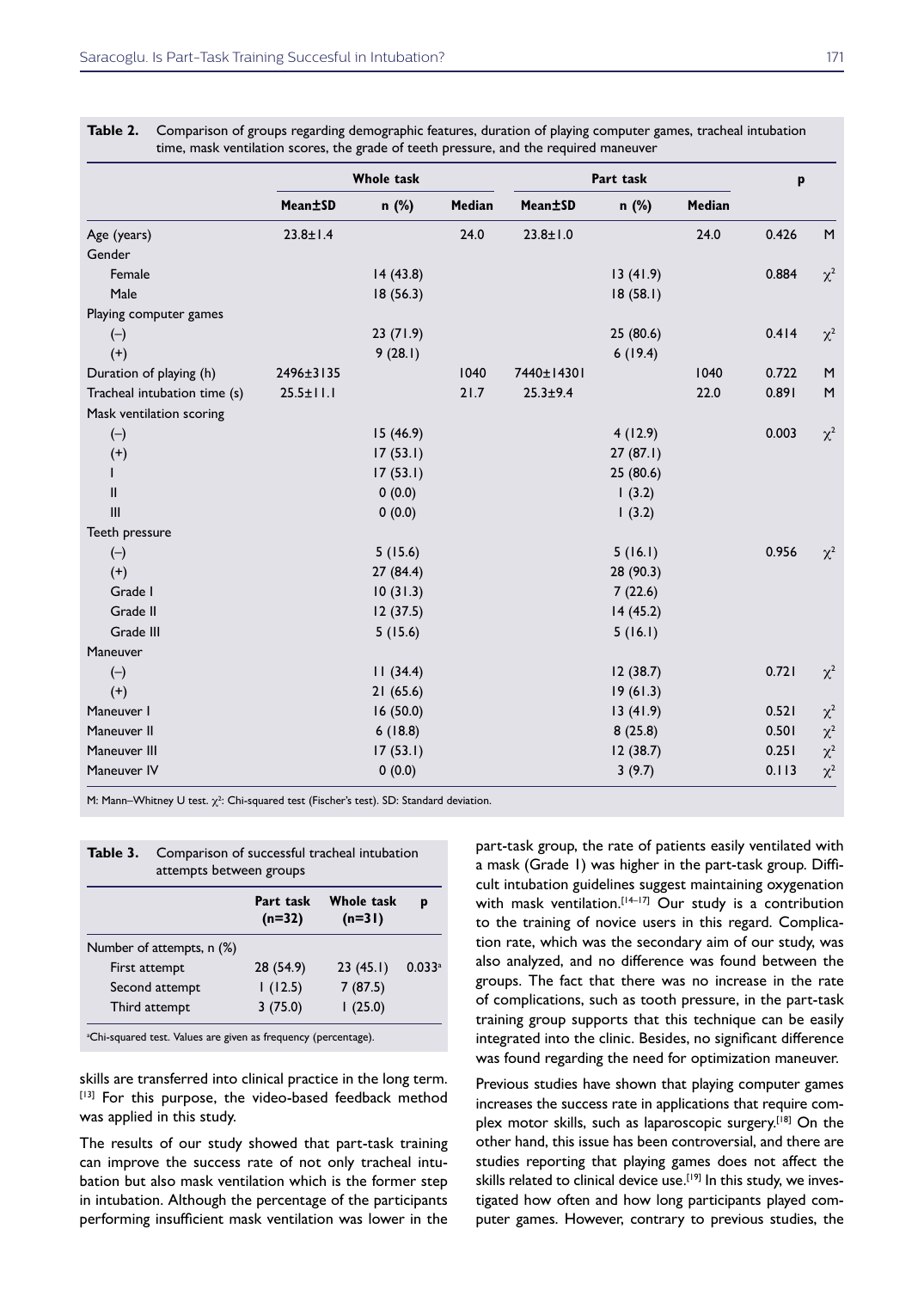difference was not statistically significant, but it was shown that the students in the whole-task group more frequently played video games. Nonetheless, the rate of successful tracheal intubation and mask ventilation was higher in the part-task group. One of the most important factors that enabled success in the part-task training was the effectiveness of the fragmented training approach. It was developed by psychologists to improve human performance in completing tasks that require complex skills. This technique has been successfully applied in a series of simulator-based professional training and has provided higher success rates in environments where students are asked to manage multiple tasks.[20] According to the results of this research, adding video-based feedback to part-task training increases the success rate in airway management training.

#### Limitations

One of the major limitations of this study is that it was performed before clinic experience. We, therefore, were not able to evaluate medical students' skills in transferring their tracheal intubation experiences in the operating room into clinical practice. However, this practice has become a necessity for tracheal intubation in real patients under today's conditions. The data related to tracheal intubation on the mannequin was analyzed, but it was not possible to evaluate the adverse events such as blood, mucus, secretion, and time pressure related to hypoxia on a mannequin. However, we only analyzed psychomotor skills. Nontechnical skills such as decision-making, which are important during tracheal intubation, were assessed. It is clear that there is a need for further studies based on these parameters.

## **CONCLUSION**

This prospective randomized simulation-based training study showed that tracheal intubation training in novice users increased the chances of success without increasing the complication rate when applied using part-task training and video-based feedback methods together.

#### Ethics Committee Approval

This study approved by the Marmara University Faculty of Medicine Clinical Research Ethics Committee (Date: 02.02.2018, Decision No: 09.2018.139).

#### Informed Consent

Prospective study.

#### Peer-review

Internally peer-reviewed.

#### Authorship Contributions

Concept: A.S.; Design: A.S., Z.A.; Supervision: Z.A.; Materials: G.C.; Data: G.C., Z.A.; Analysis: G.C., Z.A.; Literature search: A.S., G.C.; Writing: A.S., G.C.; Critical revision: A.S., Z.A.

#### Conflict of Interest

None declared.

#### **REFERENCES**

- 1. Konrad C, Schupfer G, Wietlisbach M, Gerber H. Learning manual skills in anesthesiology: is there a recommended number of cases for anesthetic procedures? Anesth Analg 1998;86:635–[9. \[CrossRef \]](https://doi.org/10.1213/00000539-199803000-00037)
- 2. Howard-Quijano KJ, Huang YM, Matevosian R, Kaplan MB, Steadman RH. Video-assisted instruction improves the success rate for tracheal intubation by novices. Br J Anaesth 2008;101:568–72.
- 3. Sainsbury JE, Telgarsky B, Parotto M, Niazi A, Wong DT, Cooper RM. The effect of verbal and video feedback on learning direct laryngoscopy among novicelaryngoscopists: a randomized pilot study. Can J Anaesth 2017;64:252–9[. \[CrossRef \]](https://doi.org/10.1007/s12630-016-0792-x)
- 4. Owen H, Follows V, Reynolds KJ, Burgess G, Plummer J. Learning to apply effective cricoid pressure using a part task trainer. Anaesthesia 2002;57:1098–10[1. \[CrossRef \]](https://doi.org/10.1046/j.1365-2044.2002.02836.x)
- 5. Saraçoğlu A, Bezen O, Şengül T, Uğur EH, Şener S, Yüzer F. Does video laryngoscopy offer advantages over direct laryngoscopy during cardiopulmonary resuscitation? Turk J Anaesthesiol Reanim 2015;43:263–8[. \[CrossRef \]](https://doi.org/10.5152/TJAR.2015.52207)
- 6. Han R, Tremper KK, Kheterpal S, O'Reilly M. Grading scale for mask ventilation. Anesthesiology 2004;101:26[7. \[CrossRef \]](https://doi.org/10.1097/00000542-200407000-00059)
- 7. Routt E, Mansouri Y, de Moll EH, Bernstein DM, Bernardo SG, Levitt J. Teaching the simple suture to medical students for long-term retention of skill. JAMA Dermatol 2015;151:761–[5. \[CrossRef \]](https://doi.org/10.1001/jamadermatol.2015.118)
- 8. Tarasi PG, Mangione MP, Singhal SS, Wang HE. Endotracheal intubation skill acquisition by medical students. Med Educ Online 2011;16. [\[CrossRef \]](https://doi.org/10.3402/meo.v16i0.7309)
- 9. Mulcaster JT, Mills J, Hung OR, MacQuarrie K, Law JA, Pytka S, et al. Laryngoscopic intubation: learning and performance. Anesthesiology 2003;98:23–7[. \[CrossRef](https://doi.org/10.1097/00000542-200301000-00007) ]
- 10. Harrison MJ. Tracking the early acquisition of skills by trainees. Anaesthesia 2001;56:995–8.
- 11. Issenberg SB, McGaghie WC, Petrusa ER, Lee Gordon D, Scalese RJ. Features and uses of high-fidelity medical simulations that lead to effective learning: a BEME systematic review. Med Teach 2005;27:10–28[. \[CrossRef \]](https://doi.org/10.1080/01421590500046924)
- 12. Russo SG, Bollinger M, Strack M, Crozier TA, Bauer M, Heuer JF. Transfer of airway skills from manikin training to patient: success of ventilation with facemask or LMA-SupremeTM by medical students. Anaesthesia 2013;68:1124–[31. \[CrossRef \]](https://doi.org/10.1111/anae.12367)
- 13. Herrmann-Werner A, Nikendei C, Keifenheim K, Bosse HM, Lund F, Wagner R, et al. Best practice" skills lab training vs. a "see one, do one" approach in undergraduate medical education: An RCT on students' long-term ability to perform procedural clinical skills. PLoS One 2013;8:e763[54. \[CrossRef \]](https://doi.org/10.1371/journal.pone.0076354)
- 14. Higgs A, McGrath BA, Goddard C, Rangasami J, Suntharalingam G, Gale R, et al; Difficult Airway Society; Intensive Care Society; Faculty of Intensive Care Medicine; Royal College of Anaesthetists. Guidelines for the management of tracheal intubation in critically ill adults. Br J Anaesth 2018;120:323–[52. \[CrossRef \]](https://doi.org/10.1016/j.bja.2017.10.021)
- 15. Frerk C, Mitchell VS, McNarry AF, Mendonca C, Bhagrath R, Patel A, et al; Difficult Airway Society intubation guidelines working group. Difficult Airway Society 2015 guidelines for management of unanticipated difficult intubation in adults. Br J Anaesth 2015;115:827–4[8. \[CrossRef \]](https://doi.org/10.1093/bja/aev371)
- 16. Merli G, Guarino A, Della Rocca G, Frova G, Petrini F, Sorbello M, et al; SIAARTI Studying group on difficult airway. Minerva Anestesiol 2009;75:59–78; 79–96.
- 17. Timmerman A, Byhahn C, Wenzel V, Eich C, Piepho T, Bernhard M, et al. Handlungsempfehlung für das preklinische Atemwegsmanagement. Anesthesiologie und Intensivmedizin 2012;5:294–308.
- 18. Jalink MB, Goris J, Heineman E, Pierie JP, ten Cate Hoedemaker